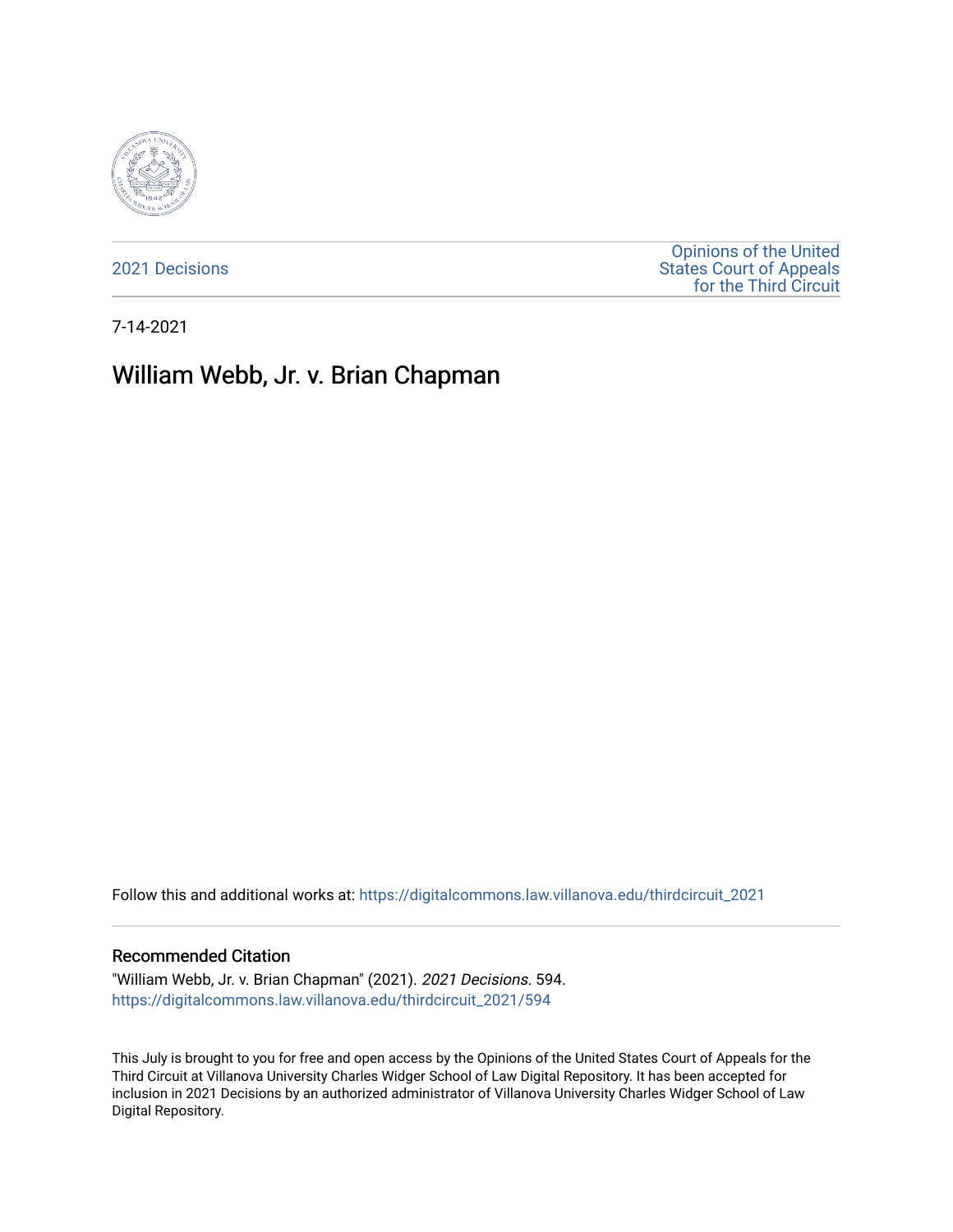#### DLD-203 **NOT PRECEDENTIAL**

### UNITED STATES COURT OF APPEALS FOR THE THIRD CIRCUIT

 $\frac{1}{2}$ 

# No. 21-1663  $\overline{\phantom{a}}$

# WILLIAM JOSEPH WEBB, JR., Appellant

v.

# BRIAN J. CHAPMAN; LAW OFFICES OF BRIAN J. CHAPMAN \_\_\_\_\_\_\_\_\_\_\_\_\_\_\_\_\_\_\_\_\_\_\_\_\_\_\_\_\_\_\_\_\_\_\_\_

On Appeal from the United States District Court for the District of Delaware (D.C. Civil Action No. 1:20-cv-00270) District Judge: Honorable Richard G. Andrews

 $\mathcal{L}_\text{max}$  and  $\mathcal{L}_\text{max}$  and  $\mathcal{L}_\text{max}$  and  $\mathcal{L}_\text{max}$ 

Submitted for Possible Dismissal Pursuant to 28 U.S.C. § 1915(e)(2)(B) or Summary Action Pursuant to Third Circuit LAR 27.4 and I.O.P. 10.6 June 17, 2021 Before: JORDAN, KRAUSE and PHIPPS, Circuit Judges

> (Opinion filed: July 14, 2021)  $\overline{\phantom{a}}$

> > OPINION\*  $\overline{\phantom{a}}$

PER CURIAM

<sup>\*</sup> This disposition is not an opinion of the full Court and pursuant to I.O.P. 5.7 does not constitute binding precedent.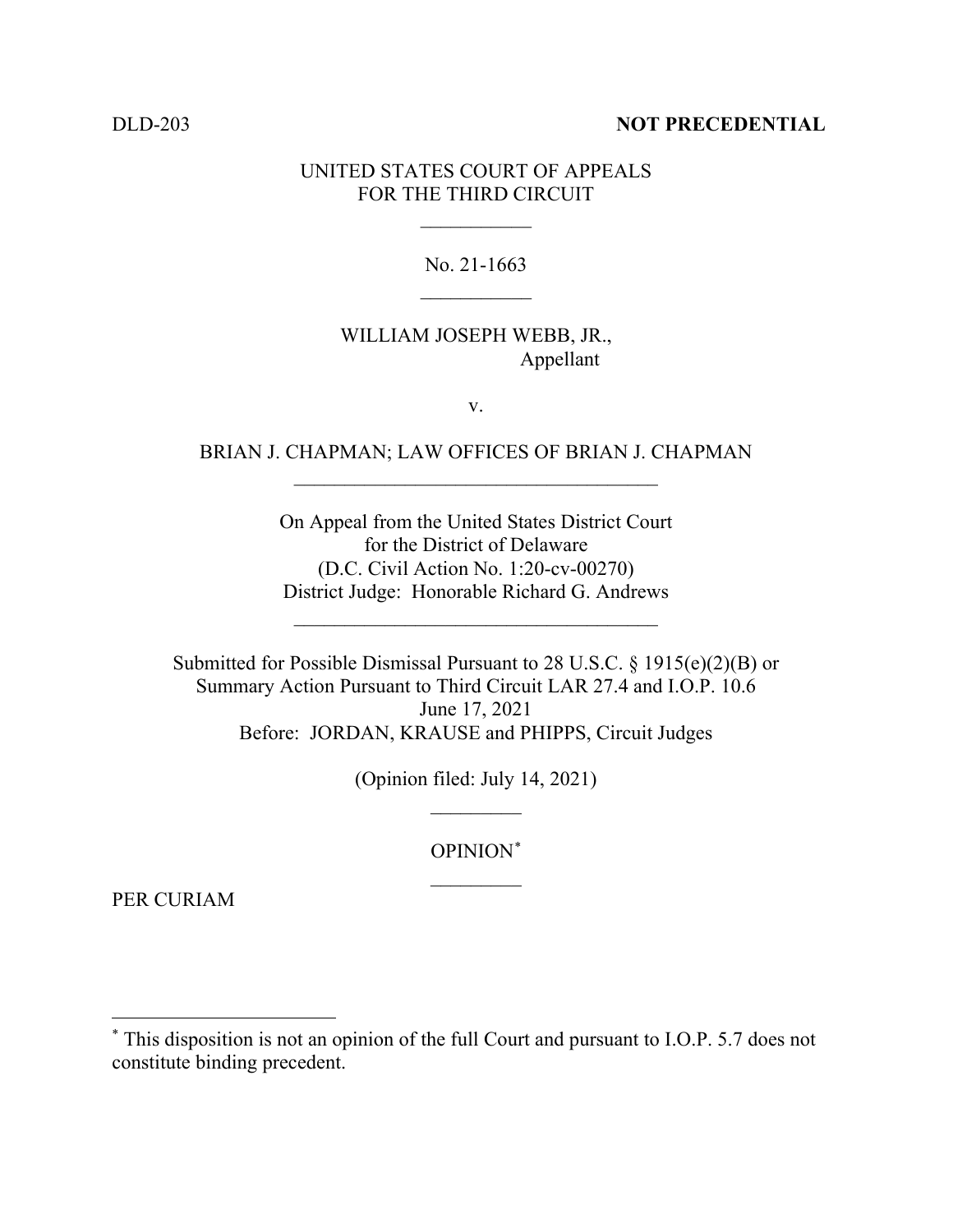William J. Webb, Jr., a pretrial detainee proceeding pro se and in forma pauperis, appeals from the District Court's order dismissing his complaint and denying his motions to amend the complaint, to disqualify counsel, for appointment of counsel, for default judgment, and for injunctive relief. For the reasons described below, we will summarily affirm.

I.

In December 2019, Webb filed a complaint in state court pursuant to 42 U.S.C. § 1983 and the Delaware Constitution<sup>1</sup> against Brian J. Chapman, an attorney who apparently represented Webb in criminal proceedings, and the Law Offices of Brian Chapman. Webb alleged that the defendants violated his rights to effective assistance of counsel and to a fair trial by, inter alia, sharing information with the Deputy Attorney General that was used to secure an indictment against Webb and failing to secure his release when he was falsely arrested, imprisoned, and maliciously prosecuted.

The defendants removed the matter to the United States District Court for the District of Delaware and later moved to dismiss. Webb moved to strike the motion to dismiss, to disqualify defense counsel, to amend his complaint, and for appointment of counsel, default judgment, and injunctive relief. The District Court granted the motion to

<sup>&</sup>lt;sup>1</sup> Webb also pointed to Del. Code Ann. tit. 10,  $\S$  8106, as providing a basis for his lawsuit; however, that provision merely describes the statute of limitations applicable to various categories of civil actions.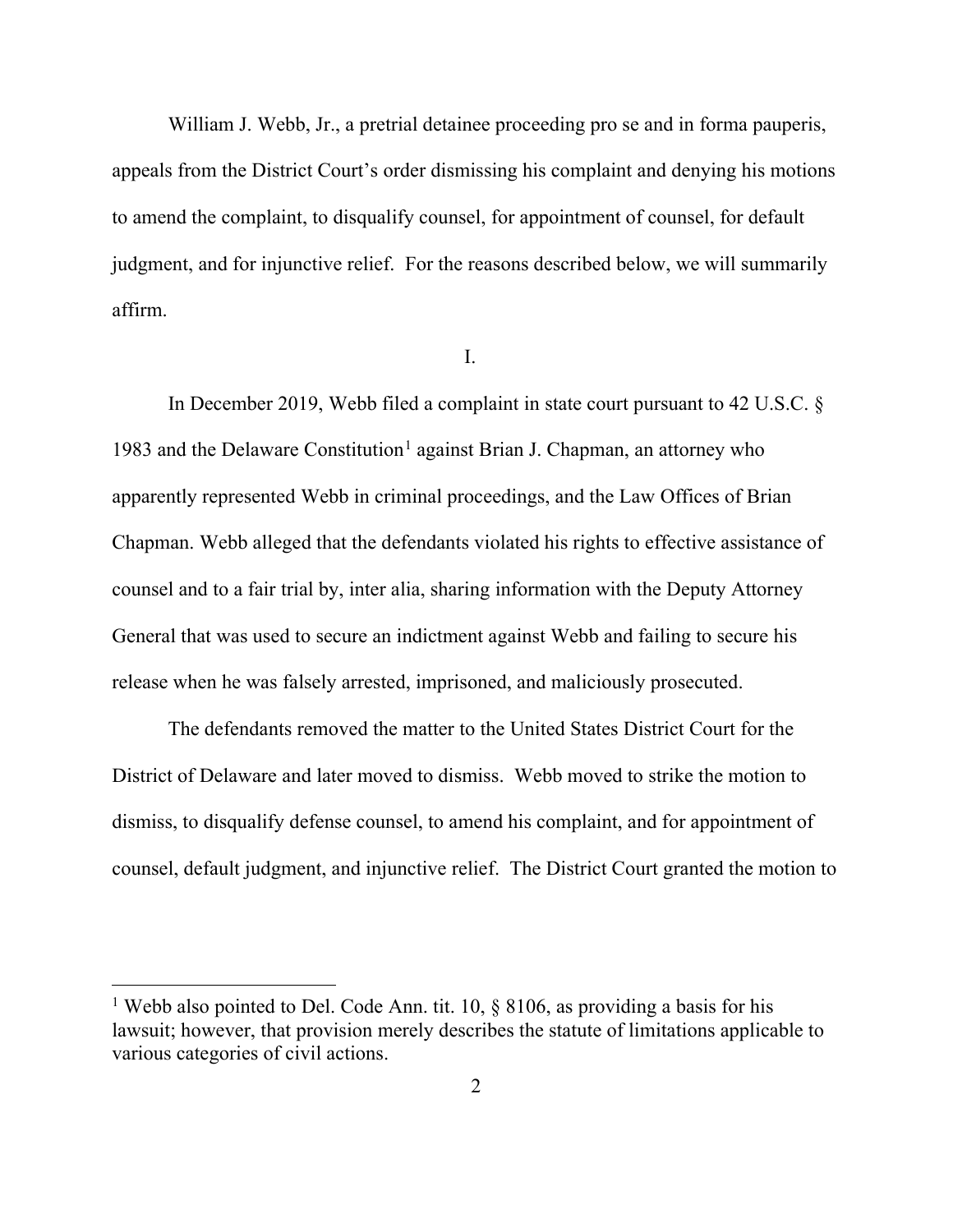dismiss, denied Webb's motion to amend, and denied Webb's remaining motions as moot. Webb timely appealed.

II.

We have jurisdiction pursuant to 28 U.S.C. § 1291 and review the District Court's grant of a motion to dismiss under Rule 12(b)(6) de novo. See Newark Cab Ass'n v. City of Newark, 901 F.3d 146, 151 (3d Cir. 2018). To survive dismissal, a complaint must set out "sufficient factual matter" to show that its claims are facially plausible. See Ashcroft v. Iqbal, 556 U.S. 662, 678 (2009). We accept all factual allegations in the complaint as true and construe them in the light most favorable to the plaintiff, Fleisher v. Standard Ins. Co., 679 F.3d 116, 120 (3d Cir. 2012), and we construe Webb's pro se complaint liberally, see Erickson v. Pardus, 551 U.S. 89, 94 (2007) (per curiam). We may summarily affirm "on any basis supported by the record" if the appeal fails to present a substantial question. See Murray v. Bledsoe, 650 F.3d 246, 247 (3d Cir. 2011) (per curiam); 3d Cir. L.A.R. 27.4; I.O.P. 10.6.

#### III.

"To state a claim under  $\S$  1983, a plaintiff must . . . show that the alleged deprivation was committed by a person acting under color of state law." West v. Atkins, 487 U.S. 42, 48 (1988). As the District Court recognized, attorneys representing individuals in criminal proceedings generally are not state actors for purposes of § 1983. See, e.g., Polk County v. Dodson, 454 U.S. 312, 325 (1981) (holding that "a public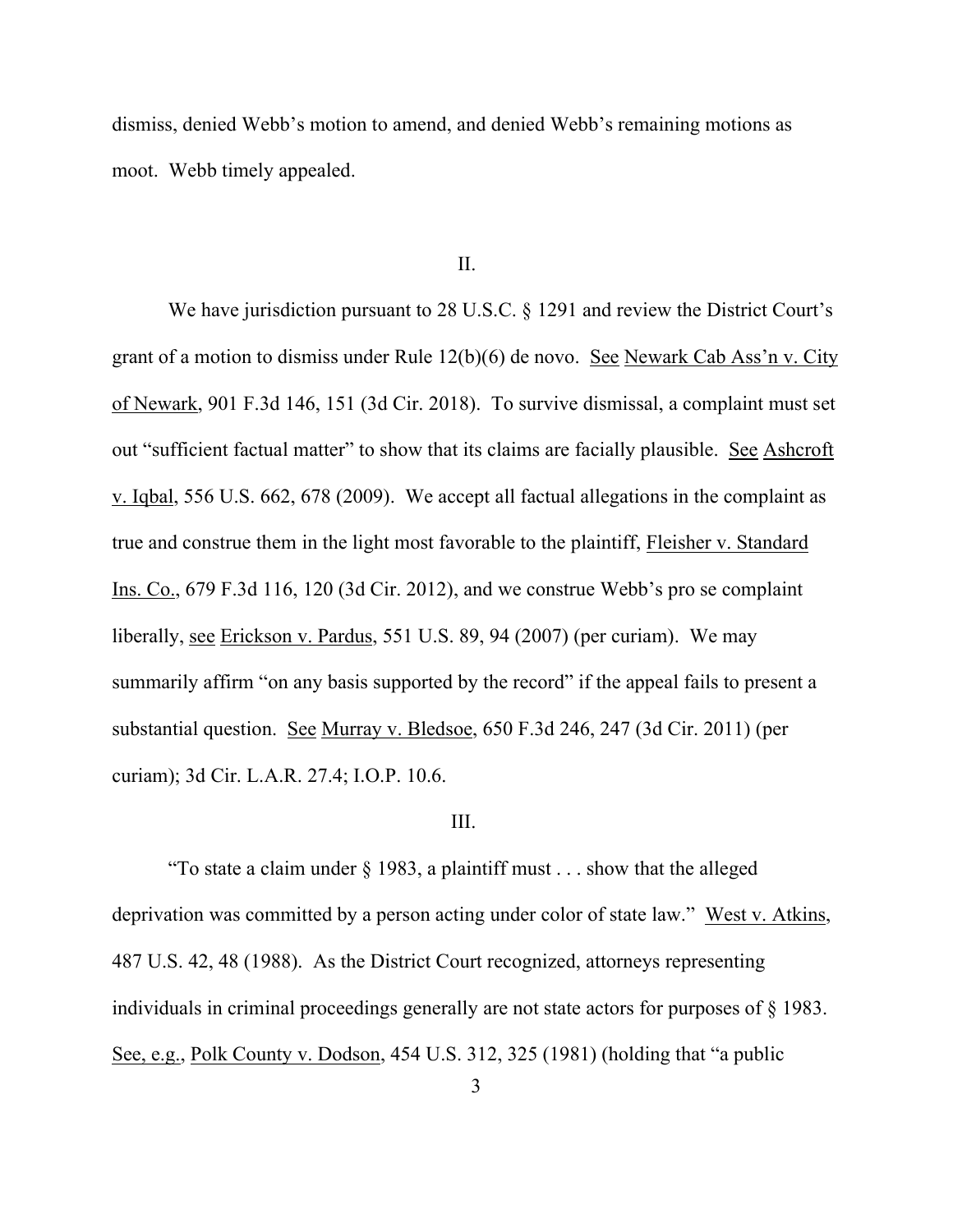defender does not act under color of state law when" acting as "counsel to a defendant in a criminal proceeding"); Black v. Bayer, 672 F.2d 309, 314 (3d Cir. 1982), abrogated on other grounds by D.R. v. Middle Bucks Area Vocational Tech. Sch., 972 F.2d 1364, 1368 n.7 (3d Cir. 1992) (noting that "no color of state law attache[s] to the functions of courtappointed counsel"); Steward v. Meeker, 459 F.2d 669, 670 (3d Cir. 1972) (per curiam) (finding privately retained defense counsel is not a state actor). The District Court thus properly dismissed Webb's § 1983 claims because Chapman and his law office are private—not state—actors.

Although defense attorneys may act "under color of" state law when they conspire with state officials to deprive a person of his or her federal rights, see Tower v. Glover, 467 U.S. 914, 923 (1984), a plaintiff pleading unconstitutional conspiracy "must assert facts from which a conspiratorial agreement can be inferred," Great W. Mining & Min. Co. v. Fox Rothschild LLP, 615 F.3d 159, 178 (3d Cir. 2010). Webb's bare assertion that Chapman provided the Deputy Attorney General with privileged information failed to plausibly allege any conspiracy, and the conclusory allegations in his proposed amended complaint and other filings in the District Court fared no better. Under these circumstances, the District Court did not err in finding amendment would be futile. See Grayson v. Mayview State Hosp., 293 F.3d 103, 108 (3d Cir. 2002). 2

<sup>2</sup> Having dismissed Webb's complaint, the District Court properly denied Webb's outstanding remaining motions as moot.